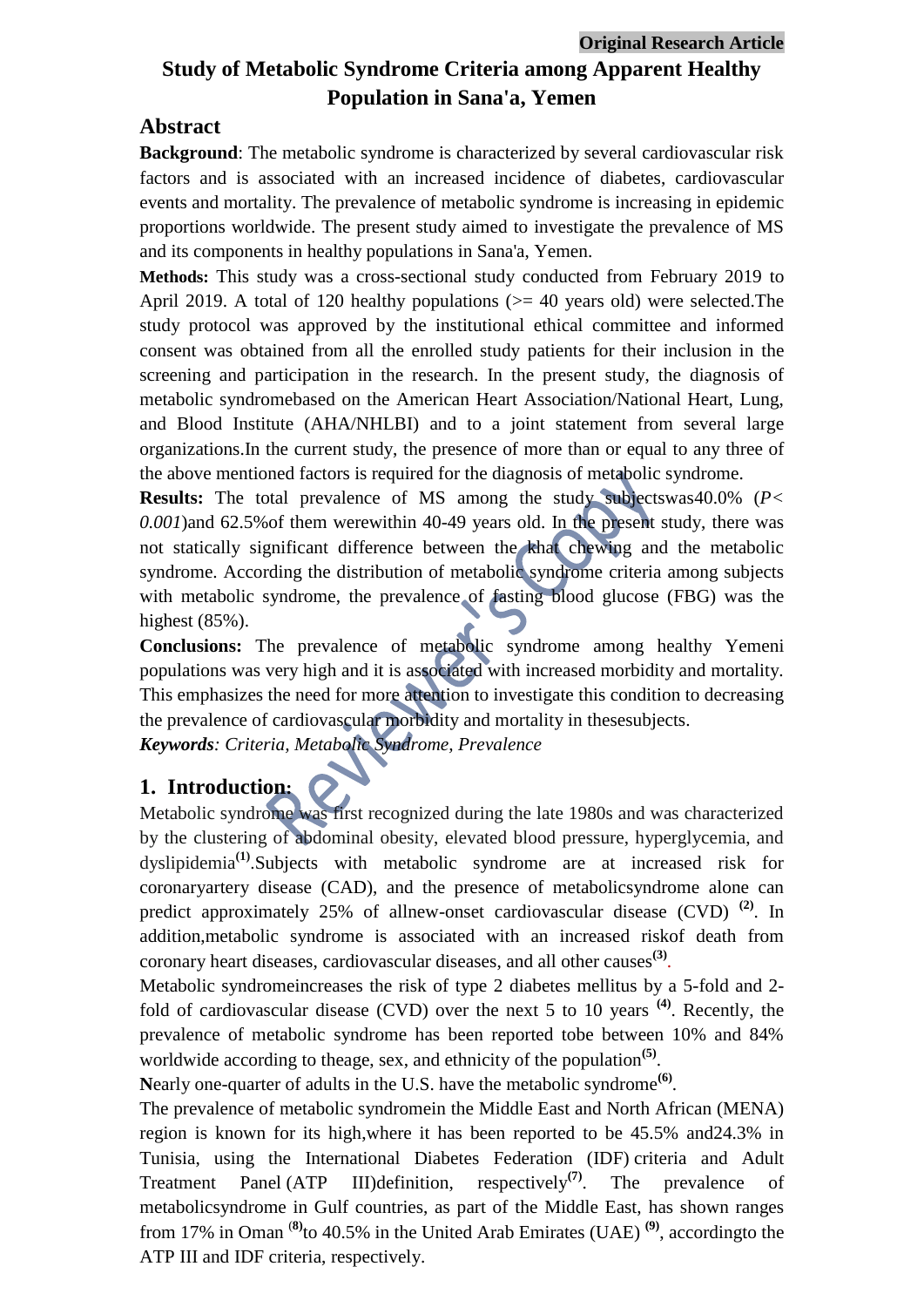The prevalence of metabolic syndrome in Saudi Arabia according toAl-Rubeaan et al. **(10)** reported it to be 39.8% and 31.6% in 2018 according to the ATP III and IDF criteria.The metabolic syndrome has become a serious public-health problem. Due to changes in the social environment, the numbers of individuals with metabolic syndrome have been increased over the past years. Therefore, the main aim of the current study was toestimate the prevalence of metabolic syndrome and its risk factors among the adult Yemeni population in comparison to other countries.

## **2. Methods:**

This study was a cross-sectional study conducted from February 2019 to May 2019. A total of 120 of healthy populations were selected.The study protocol was approved by the institutional ethical committee and informed consent was obtained from all the enrolled study patients for their inclusion in the screening and participation in the research.

In the effort to introduce the metabolic syndromeinto clinical practice, several scientific organizations have attempted to formulate working definition of the syndrome. In the present study, the diagnosis of metabolic syndromebased on the American Heart Association/National Heart, Lung, and Blood Institute (AHA/NHLBI) and to a joint statement from several large organizations**(11)**. The patients must meet at least three of the following criteria for diagnosis of metabolic syndrome:

- Increased waist circumference (40 inches [102 cm] or greater in men and 35 inches [89 cm] or greater in women).
- ־ Triglycerides of 150 mg/dL (1.70 mmol/L) or greater.
- Low high-density lipoprotein (HDL) cholesterol (less than 40 mg/dL  $[1.03]$ mmol/L] in men and less than 50 mg/dL[1.29 mmol/L] in women).
- Systolic blood pressure (BP) of 130 mm Hg or greater, diastolic BP of 85 mm Hg or greater.
- ־ Fasting blood glucose of 100 mg/dL (5.6 mmol/L) or greater.

In the current study, the presence of more than or equal to any three of the above mentioned factors is required for the diagnosis of MS. Populations with established chronic diseases were excluded to homogenize the study subjects.

All the study subjects were personally interviewed by the trained interviewers. The following variables were evaluated: age, sex, waist circumference, HDL cholesterol, triglycerides, fasting glucose, and blood pressure. Statistical analysis wasdone by SPSS software version 21.0 by using Pearson's Chi-squaretest. *P-value*of less than 0.05 was considered significant.

## **3. Results:**

The overall prevalence of metabolic syndrome was 40% (*P-value < 0.001*), and was significatilly higher in women than in men (52.9% vs 30.4%, respectively; *P-value = 0.01*).Out of 69 males, 21 (30.4%) had Metabolic Syndrome and 27 (52.9%) of femaleshadmetabolic syndrome (table 2).

| <b>Variable</b>  | Level of variable | N   | $\frac{6}{9}$ | P-value |
|------------------|-------------------|-----|---------------|---------|
|                  | Yes               | 48  | 40.0          |         |
| <b>Metabolic</b> | N <sub>0</sub>    | 72  | 60.0          | 0.001   |
| <b>Syndrome</b>  | <b>Total</b>      | 120 | 100.0         |         |

**Table 1. Prevalence of metabolic syndrome among the study populations**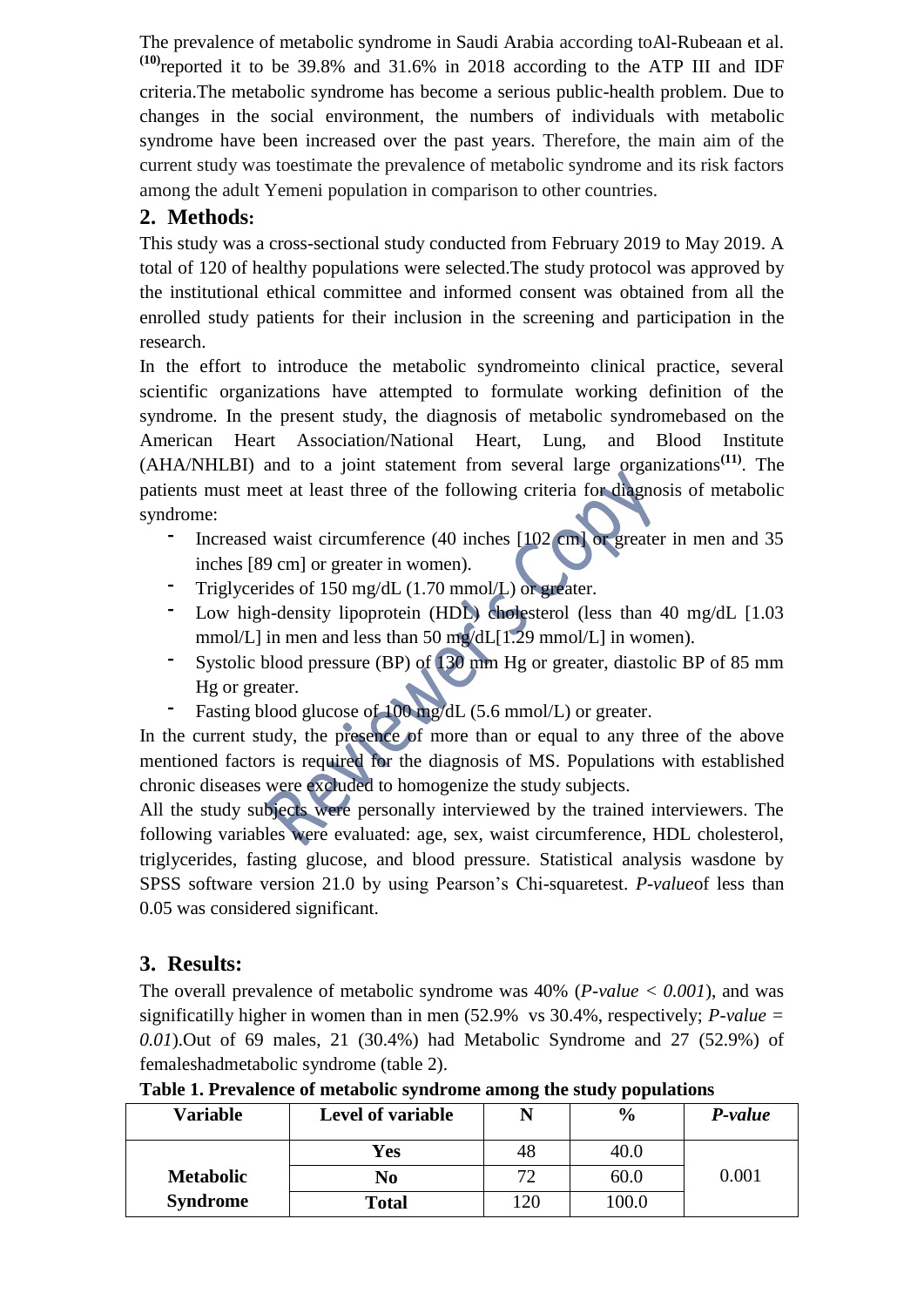

**Figure 1. Prevalence of Metabolic Syndrome among the Study Sample**

| <b>Variable</b> |              | <b>Metabolic Syndrome</b> |                | <b>Total</b> | P-value |
|-----------------|--------------|---------------------------|----------------|--------------|---------|
|                 |              | Yes                       | N <sub>0</sub> |              |         |
|                 | <b>Male</b>  | 21                        | 48             | 69           |         |
|                 |              | $(30\%, 4)$               |                |              | 0.013   |
| <b>Gender</b>   | Female       | 27                        | 24             |              |         |
|                 |              | $(52.9\%)$                |                |              |         |
|                 | <b>Total</b> | 48                        | 72             | .20          |         |

**Table 2. The prevalence of Metabolic Syndrome among gender**

There was significantly relationship between the prevalence of waist circumference and metabolic syndrome (*P-value*< 0.001).26 of patients with increased waist circumference had metabolic syndrome, in comparison, 22 of patients withmetabolic syndrome did not have increased waist circumference.

**Table 3. The prevalence of waist circumference among Subjects with Metabolic**   $\bullet$   $\bullet$ . **Syndrome** 

|                          |                | <b>Metabolic Syndrome</b> |                |              |                 |
|--------------------------|----------------|---------------------------|----------------|--------------|-----------------|
| <b>Variable</b>          |                | Yes                       | N <sub>0</sub> | <b>Total</b> | <i>P</i> -value |
|                          | N <sub>0</sub> | 22                        | 60             |              |                 |
| Waist circumference (WC) | Yes            | 26                        | 12             | 38           | 0.001           |
|                          | <b>Total</b>   | 48                        | 70             | 168          |                 |

Table 4 showed the distribution of metabolic syndrome by Triglyceride. Results in this table indicated that the relationship between metabolic syndrome and prevalence of triglyceride was high significant (*P-value*< 0.001). In addition, out of 48subjects with metabolic syndrome, 31 of them had high triglyceride.

|                 | Table 4. The prevalence of Triglyceride (TG) among Subjects with Metabolic |  |  |  |
|-----------------|----------------------------------------------------------------------------|--|--|--|
| <b>Syndrome</b> |                                                                            |  |  |  |

| <b>Variable</b>     |                |                | <b>Metabolic</b><br><b>Syndrome</b> | <b>Total</b> | P-value |
|---------------------|----------------|----------------|-------------------------------------|--------------|---------|
|                     |                | N <sub>0</sub> | <b>Yes</b>                          |              |         |
|                     | N <sub>0</sub> | 52             | 17                                  | 69           |         |
| <b>Triglyceride</b> | Yes            | 20             | 31                                  | 51           | 0.001   |
|                     | <b>Total</b>   | 72             | 48                                  | 120          |         |

The relationship between metabolic syndrome and HDL cholesterol level was statistically significant (*P-value*< 0.001). According to the study findings, 37(77.1%) of subjects with metabolic syndrome had low HDL  $\ll 40$  mg/dL in male or  $\ll 50$  in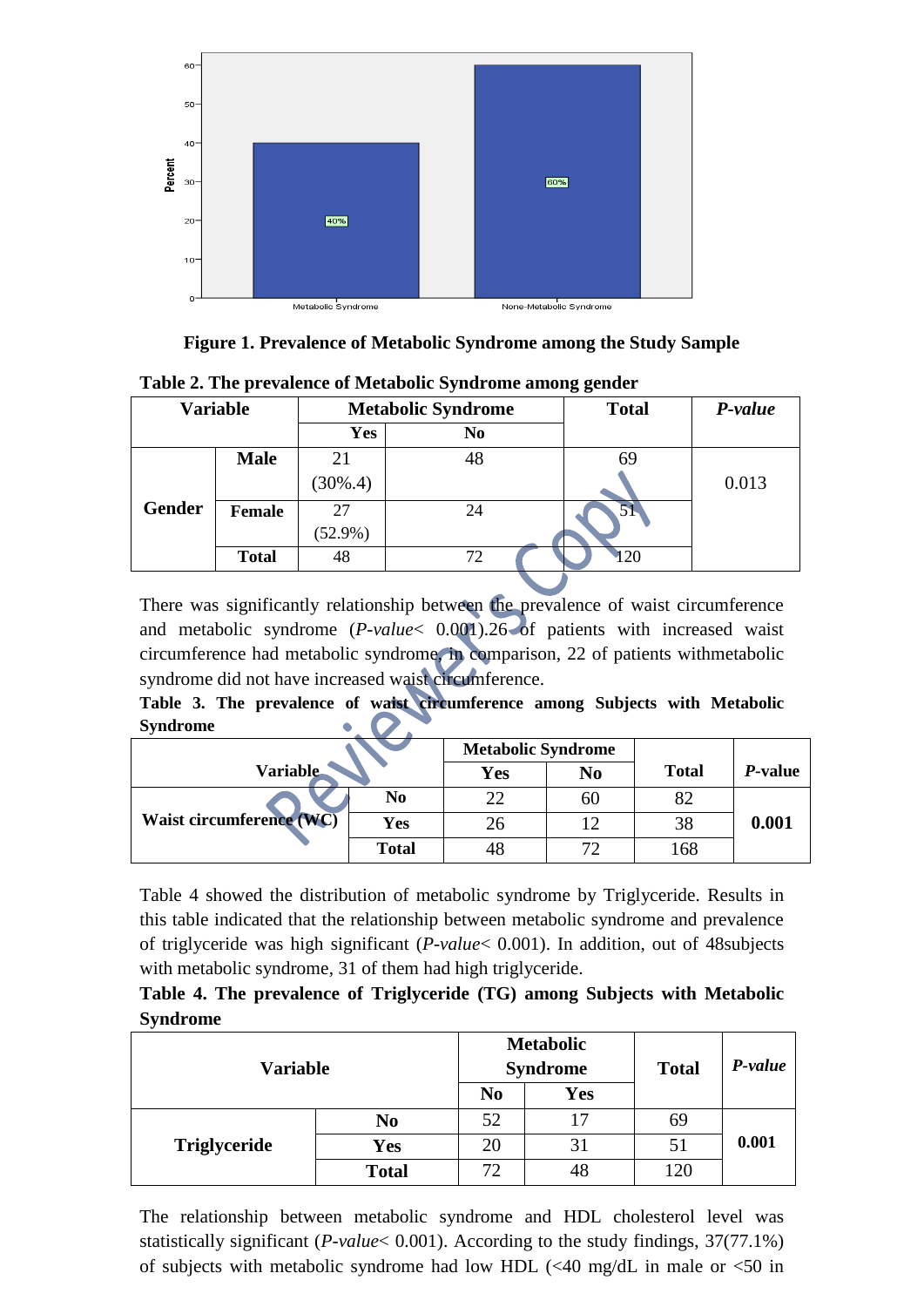female). However, 11 of subjects with metabolic syndrome had normal HDL cholesterol level.

| Variable           |                |            | <b>Metabolic</b><br><b>Syndrome</b> | <b>Total</b> | P-value |
|--------------------|----------------|------------|-------------------------------------|--------------|---------|
|                    |                | <b>Yes</b> | N <sub>0</sub>                      |              |         |
| HDL-               | Yes            | 37         | 32                                  | 69           |         |
| <b>Cholesterol</b> | N <sub>0</sub> |            | 40                                  | 51           | 0.001   |
|                    | <b>Total</b>   | 48         | 72                                  | 120          |         |

**Table 5. The prevalence of HDL- Cholesterol among Subjects with Metabolic Syndrome**

The association between metabolic syndrome and blood pressure was analyzed in the table6. Results in this table showed high significantly relationship (*P-value*<0.001). Based on the study results, 25 (52.1%) of subjects with metabolic syndrome hadhigh blood pressure.

**Table 6. The prevalence of Blood Pressure among Subjects with Metabolic Syndrome**  $\Delta$ 

| Variable                   |                |                | <b>Metabolic</b><br><b>Syndrome</b> | <b>Total</b> | P-value |
|----------------------------|----------------|----------------|-------------------------------------|--------------|---------|
|                            |                | N <sub>0</sub> | Yes <sup>®</sup>                    |              |         |
|                            | N <sub>0</sub> | 58             |                                     | 81           |         |
| <b>Blood Pressure (BP)</b> | Yes            |                | 25                                  | 39           | 0.001   |
|                            | <b>Total</b>   | 77             | 48                                  | l 20         |         |

In the current study, the relationship between metabolic syndrome and fasting blood glucose (FBG) was statistically significant (*P-value*< 0.001). In addition, 41 (85.4%) of subjects with metabolic syndrome had high FBG.

| Table 7. The prevalence of Fasting Blood Glucose (FBG) among Subjects with |  |  |  |  |
|----------------------------------------------------------------------------|--|--|--|--|
| Metabolic Syndrome                                                         |  |  |  |  |

| <b>Variable</b>              |                | <b>Metabolic</b><br><b>Syndrome</b> |            | <b>Total</b> | P-value |
|------------------------------|----------------|-------------------------------------|------------|--------------|---------|
|                              |                | N <sub>0</sub>                      | <b>Yes</b> |              |         |
|                              | N <sub>0</sub> | 39                                  |            | 40           |         |
| <b>Fasting Blood Glucose</b> | <b>Yes</b>     | 33                                  | 41         | 74           | 0.001   |
| (FBG)                        | <b>Total</b>   | 72                                  | 48         | 120          |         |

In this study, the relationship between metabolic syndrome and age group was not statistically significant (*P-value* = 0.113).Similarly, there was not any relationship between metabolic syndrome and Khat chewingor smoking (*P-value* = 0.124; 0.420, respectively).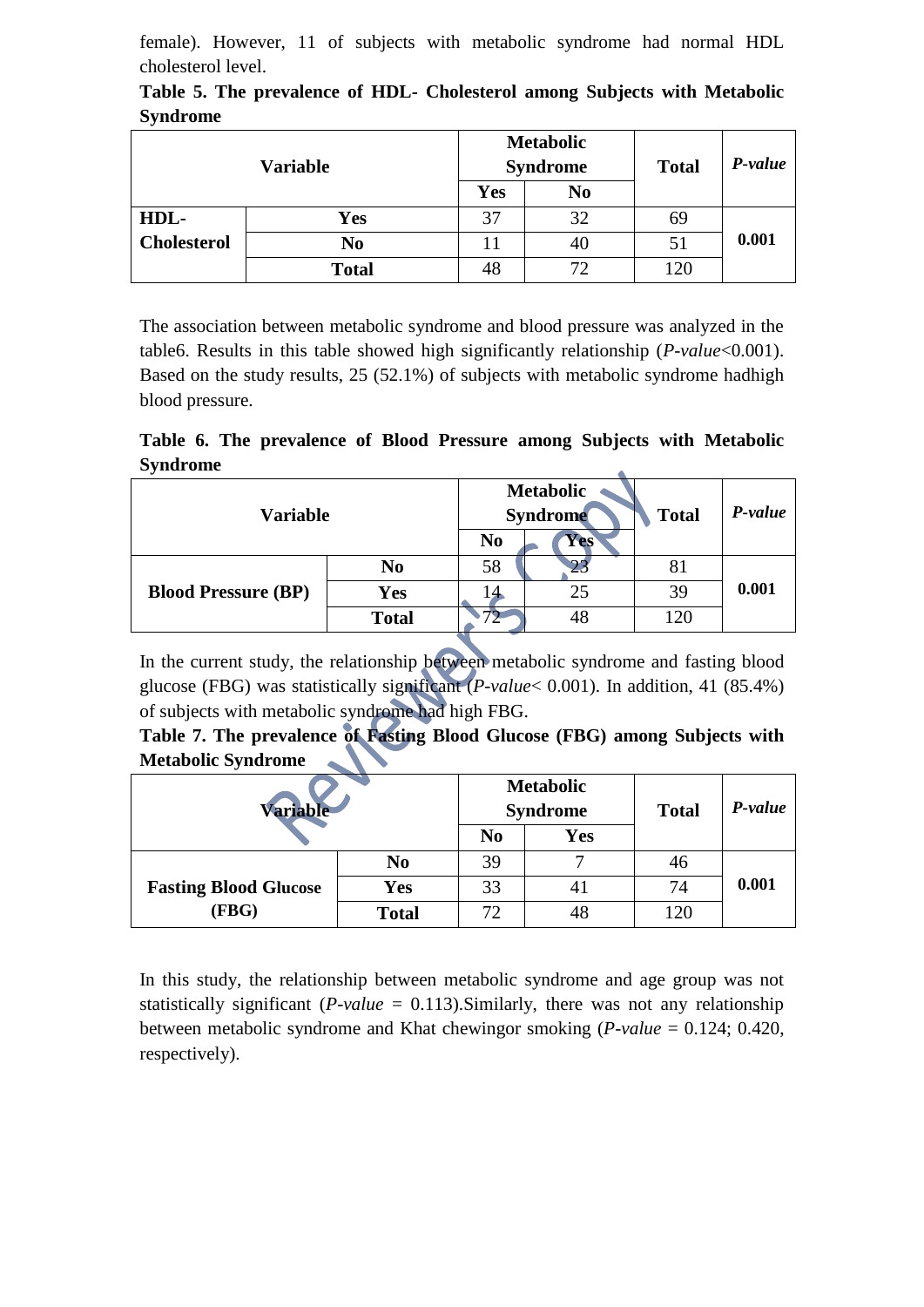|                     |                | <b>Metabolic Syndrome</b> |                |              |         |
|---------------------|----------------|---------------------------|----------------|--------------|---------|
| <b>Variable</b>     |                | Yes                       | N <sub>0</sub> | <b>Total</b> | P-value |
|                     | 40-49          | 30                        | 47             | 77           |         |
| Age group           | 50-59          | 10                        | 21             | 31           | 0.113   |
|                     | 60 or greater  | 8                         | 4              | 12           |         |
|                     | Yes            | 18                        | 22             | 40           |         |
| <b>Smoking</b>      |                |                           |                |              | 0.429   |
|                     | N <sub>0</sub> | 30                        | 50             | 80           |         |
|                     | Yes            | 34                        | 14             | 48           |         |
| <b>Khat chewing</b> | N <sub>0</sub> | 41                        | 31             | 72           | 0.124   |

**Table8 . The distribution of age group, smoking, andkhat chewing among patients with metabolic syndrome**

The study results reported a high prevalence of metabolic syndrome criteria among subjects with metabolic syndrome. The most frequently observed component of metabolic syndrome was found to be Fasting Blood Glucose (FBG), followed by HDL-C (table 9).

**Table 9. Distribution of metabolic syndromecriteria among subjectswithmetabolic syndrome** 

|                              |                | <b>Metabolic Syndrome</b> |                |               |
|------------------------------|----------------|---------------------------|----------------|---------------|
| <b>Variable</b>              |                | Yes                       | N <sub>0</sub> | $\frac{0}{0}$ |
|                              | N <sub>0</sub> | 22                        | 60             |               |
| <b>Waist Circumference</b>   | <b>Yes</b>     | 26                        | 12             | 54.2%         |
|                              | N <sub>0</sub> | 17                        | 52             |               |
| <b>Triglyceride</b>          | <b>Yes</b>     | 31                        | 20             | 67.6%         |
|                              | Yes            | 37                        | 32             |               |
| HDL-C                        | No             | 11                        | 40             | 77.1%         |
|                              | N <sub>0</sub> | 23                        | 58             |               |
| <b>Blood Pressure</b>        | Yes            | 25                        | 14             | 52.1%         |
|                              | N <sub>0</sub> | 7                         | 39             |               |
| <b>Fasting Blood Glucose</b> | <b>Yes</b>     | 41                        | 33             | 85%           |

According to the study findings, HDL-C had significant relationship between men and women (*P-value*<0.001). However, there was not statistically significant between men and women in other metabolic syndrome criteria (table 10).

|  |  | Table 10. Distribution of Metabolic Syndrome Criteria according to Gender |
|--|--|---------------------------------------------------------------------------|
|--|--|---------------------------------------------------------------------------|

| <b>Variable</b> |                        | <b>Gender</b> |               |              |         |
|-----------------|------------------------|---------------|---------------|--------------|---------|
|                 |                        | <b>Male</b>   | <b>Female</b> | <b>Total</b> | P-value |
|                 | $<$ 150 mg/dl          | 41            | 28            | 69           |         |
| <b>TG</b>       |                        |               |               |              | 0.621   |
|                 | 150 mg/dL or greater   | 28            | 23            | 51           |         |
|                 | $<$ 40 mg/dl in men or | 30            | 39            | 69           |         |
| $HDL-C$         | $<$ 50 in women        |               |               |              | 0.001   |
|                 | 40 mg/dL or greater    | 39            | 12            | 51           |         |
|                 | in men or $= 50$ or    |               |               |              |         |
|                 | greater in women       |               |               |              |         |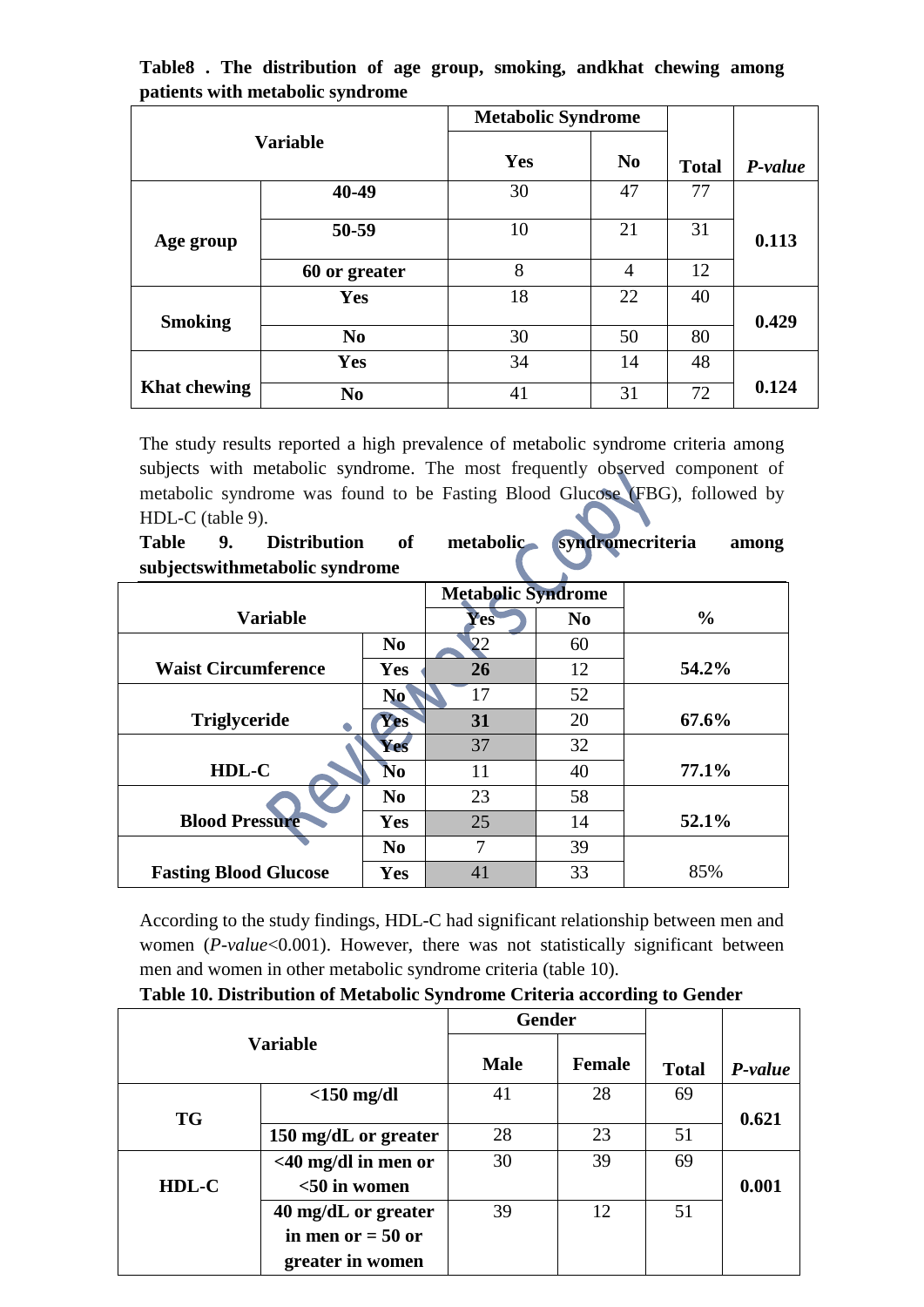|                       | $<$ 89 cm in women or | 51         | 31         | 82 |      |
|-----------------------|-----------------------|------------|------------|----|------|
| Waist                 | $<$ 102 cm in men     |            |            |    | 0.13 |
| circumference         | 89 cm in women or     | 18         | 20         | 38 |      |
|                       | greater or 102 cm or  | $(26.1\%)$ | $(39.2\%)$ |    |      |
|                       | greater in men        |            |            |    |      |
| <b>Fasting Blood</b>  | $<$ 100 mg/dL         | 28         | 18         | 46 | 0.56 |
| <b>Glucose</b>        | 100 mg/dL or greater  | 41         | 33         | 74 |      |
| <b>Blood pressure</b> | $<$ 130/85 mm         | 43         | 38         | 81 | 0.16 |
|                       | 130/85 mm Hg or       | 26         | 13         | 39 |      |
|                       | greater               |            |            |    |      |

There were not statistically significant between the khat chewing and metabolic criteria. In addition, there were not statistically significant between the metabolic syndrome and khat chewing.

|         |  |  | Table 11. Distribution of metabolic syndrome criteria among subjectswith khat |  |
|---------|--|--|-------------------------------------------------------------------------------|--|
| chewing |  |  |                                                                               |  |

|                              |                | <b>Khat chewing</b> |                |         |
|------------------------------|----------------|---------------------|----------------|---------|
| <b>Variable</b>              |                | <b>Yes</b>          | N <sub>0</sub> | P-value |
|                              | N <sub>0</sub> | 51                  | 31             |         |
| <b>Waist Circumference</b>   | <b>Yes</b>     | 24                  |                | 0.92    |
|                              | N <sub>0</sub> | 39                  | 30             |         |
| <b>Triglyceride</b>          | <b>Yes</b>     | 36                  | 15             | 0.12    |
|                              | <b>Yes</b>     | 41                  | 28             |         |
| HDL-C                        | N <sub>0</sub> | 34                  | 17             | 0.42    |
|                              | N <sub>0</sub> | 46                  | 35             |         |
| <b>Blood Pressure</b>        | <b>Yes</b>     | 29                  | 39             | 0.062   |
|                              | <b>Yes</b>     | 48                  | 26             |         |
| <b>Fasting Blood Glucose</b> | No             | 27                  | 19             | 0.50    |

### **4. Discussion:**

Metabolic syndrome has become a public health problem and its prevalence increasing globally. To our knowledge, this is the first Yemeni study that focuses on the estimation of the prevalence of metabolic syndrome in the general population by using the American Heart Association/National Heart, Lung, and Blood Institute (AHA/NHLBI) and to a joint statement from several large organizations.According to the study results, the prevalence of metabolic syndrome was seen in 40 % of the study subjects. This result is consistent with results from other studies, where the prevalence of metabolic syndrome was 38.5% among Americans **(12)** and of 33.5% in the population of India<sup>(13)</sup>. However; it is high compared to prevalence in the South African population  $(14)(25.5%)$  and lower than that of the population of Nepal  $(15)$ (61.7%).These differences in the prevalence can be explained by the interaction of genetic and environmental factors, which have long been known to play a key role in the pathophysiology of metabolic syndrome**(16)** .Furthermore, analysis of the variation in prevalence of metabolic syndrome according to sex showed a significantly higher prevalence in females (52.9%) %) compared to males (30.4%). This result is consistent with many studies **(17, 18)** . However, it differs from others where the prevalence is similar between both sexes**(19)** Factors such as weight gain after pregnancy, gestational diabetes mellitus, preeclampsia, polycystic ovary syndrome, use of hormonal contraceptives, and menopause may increase the risk of metabolic syndrome in females<sup>(20)</sup>. In addition, we observed a variation in the prevalence of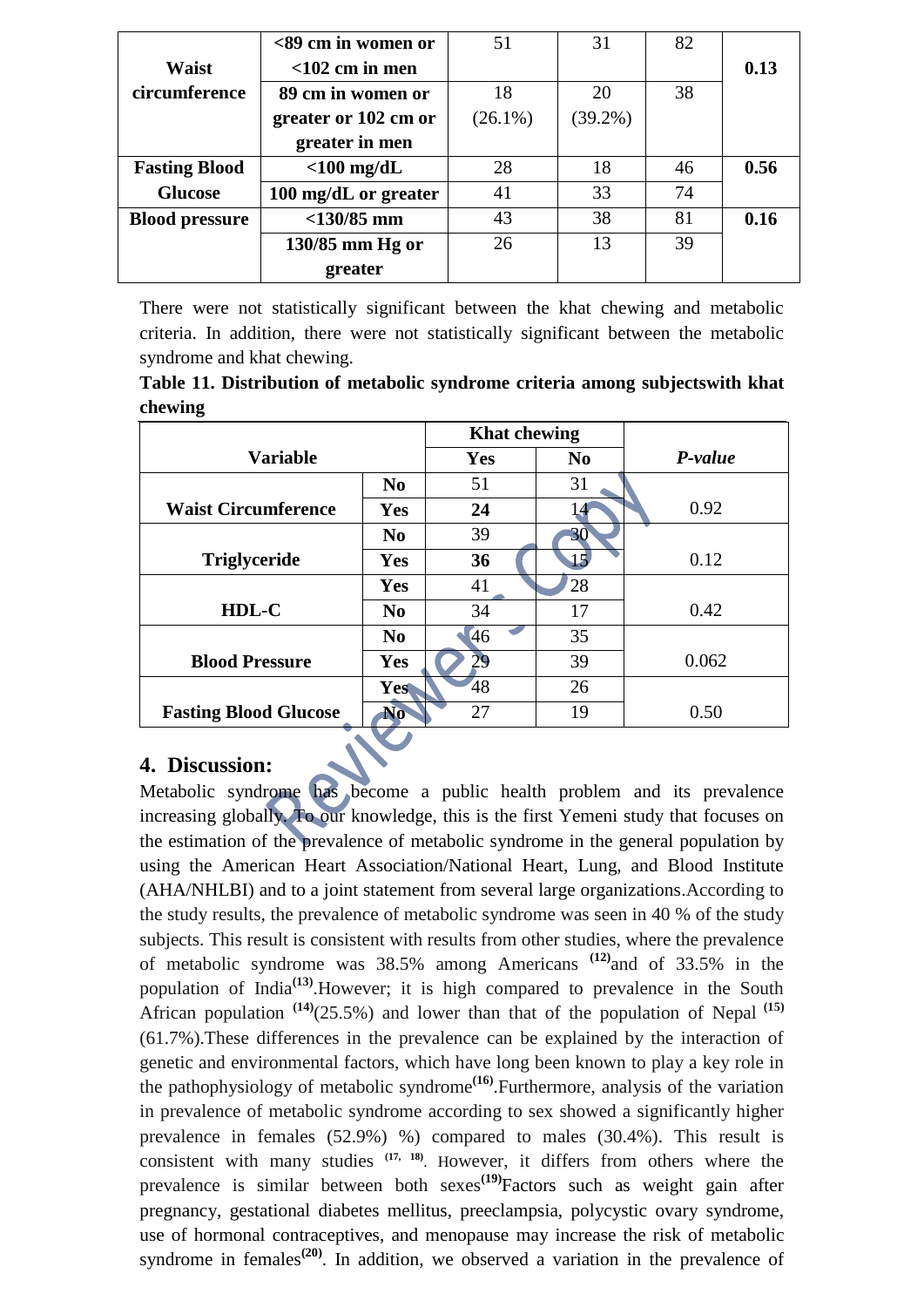metabolic syndrome according to age with a maximum at the fourth decade among the study sample (62.5%).This may be related to the most study subjects within this age group (64.2%).A decline is observed in the prevalence of metabolic syndrome in patients aged over 60 years.This may be related to the increase of the mortality in people with metabolic syndrome of  $\geq$  60 years old. Moreover, the association between premature mortality and the presence of metabolic syndrome has been described in many studies<sup> $(17, 21)$ </sup>. Also the lack of consensus on metabolic syndromes definitions and the cutoff points used for its components, especially regarding waist circumference, has resulted in these differences.The comparisons between Yemen and other countries must be made with caution. Because in Yemen and most of other studies were conducted in a small area or a city, they cannot be representative of the entire country. Therefore, generalizing the study results to a country is a point of concern**(22)** .Also the differences between peoplemight to genetic differences that couldeffecton metabolic syndrome criteria**(23)** .

In terms of individual criteria, the major factors contributing to metabolic syndromewere fasting blood glucose (85%), followed by HDL-c and triglyceride (77.1% and 67.6%; respectively).These findings could be associated with the high prevalence of insulin resistanceand the propensity for elevated triglyceride levels in patients with metabolic syndrome.Furthermore, about 34.2% of participants in the sample survey were unaware of pre-existing diabetes of. After evaluation, 85% in this group were eventually diagnosed with metabolic syndrome. In a study conducted by Delavari et al.**(24)**, greater waist circumference values and lower HDL cholesterol have also been reported in Iranian communities than in Western populations, which support the idea of an ethnic predisposition of the Iranian community to metabolic syndrome.

In the current study, there were not statistically significant between the khat chewing and metabolic criteria or the prevalence of metabolic syndrome.This might due to other classical cardiovascular risk factors, such as smoking, dietary salt intake, physical inactivity, and other habits along with Khat may modify the extent of association between Khat chewing and metabolic criteria.

In contrast to previous studies, which reported that Khat chewing has an important effect on carbohydrate metabolism through a reduced insulin secretion and insulin resistance and induced upregulation of resistin expression **(25, 26)** and cathinone-induced catecholamines secretion; which would increase blood glucose levels **(27)** .

A study conducted to evaluate the effect of khat chewing on the blood glucose level of normal chewers in comparison to the effects of two antidiabetic drugs in diabetic patients showed that the rate of sugar decrease in healthy khat chewers was significantly higher than the effect of the two antidiabetic drugs**(28)** .

Recently, a study conducted by Murray et al. **(29)** showed chewing khat significantly decrease the feelings of hunger and increase the sensation of fullness.

Moreover, one of its uses is in the control of obesity, which indirectly would reduce the risk of diabetes. High plasma levels leptin, have been found 4 h after a heavy khat chewing session (400g). This hormone may attribute to the decreased of appetite and body weight that observed in khat chewers**(30)** .

#### **Conclusions**

The prevalence of metabolic syndrome among healthy Yemeni populations was very high (40%) and it is associated with increased morbidity and mortality. The risk factors for metabolic syndromein Yemeni society were similar to those reportedinternationally. In addition, women were at a greater risk ofhaving metabolic syndrome. This emphasizes the need for more attention to investigate this condition to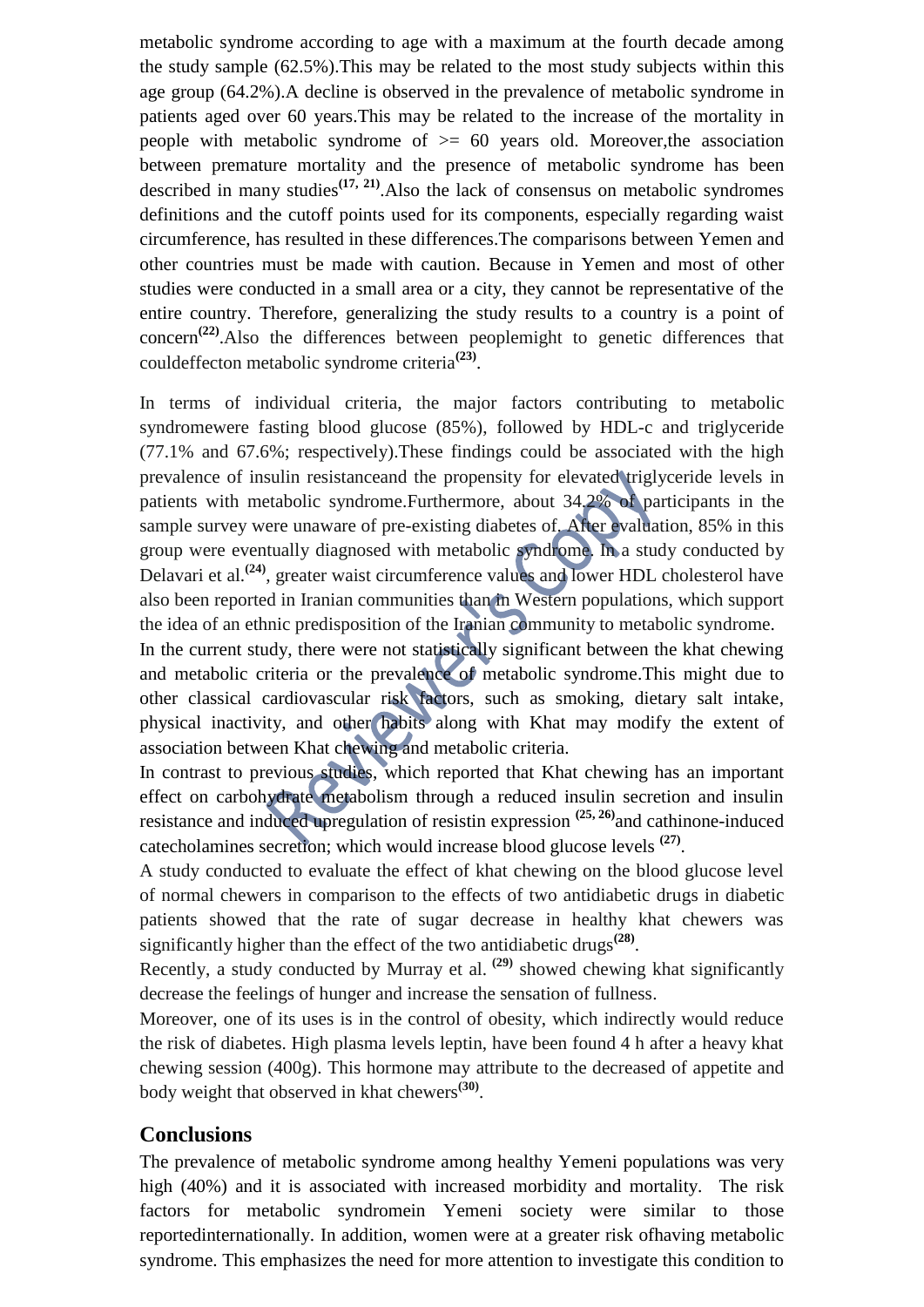decreasing the prevalence of cardiovascular morbidity and mortality in thesesubjects.Furthermore, inorder to prevent metabolic syndrome, policy makersshould consider the promotion of a healthy diet andphysical activity in the future strategies of health careof Yemeni population.

#### **Conflict of Interest:**

The authors declare that they have no competing interests.

#### **References:**

- **1.** Reaven GM. Role of insulin resistance in human disease. Diabetes. 1988; 37: 1595–607.
- **2.** Grundy SM, Brewer HB Jr, Cleeman JI, Smith SC Jr, Lenfant C. National Heart, Lung, and Blood Institute; American Heart Association. Definition of metabolic syndrome: report of the National Heart, Lung, and Blood Institute/American Heart Association conference on scientific issues related to definition. ArteriosclerThrombVasc Biol. 2004; 24:e13–8.
- **3.** Malik S, Wong ND, Franklin SS, Kamath TV, L'Italien GJ, Pio JR, et al. Impact of the metabolic syndrome on mortality from coronary heart disease, cardiovascular disease, and all causes in United States adults. Circulation. 2004; 110:1245–50.
- **4.** Alberti K. G. M. M., Eckel R. H., Grundy S. M. et al., "Harmonizing the metabolic syndrome: a joint interim statement of the international diabetes federation task force on epidemiology and prevention; National heart, lung, and blood institute; American heart association; World heart federation; International atherosclerosis society; And international association for the study of obesity," Circulation. 2009; vol. 120, no. 16, pp. 1640–1645.
- **5.** Kaur J. A comprehensive review on metabolic syndrome. Cardiol Res Pract. 2014; [https://doi.org/10.1155/2014/943162.](https://doi.org/10.1155/2014/943162)
- **6.** Ford ES, Giles WH, Dietz WH: Prevalence of the metabolic syndrome among U.S. adults: findings from the third National Health and Nutrition Examination Sur vey. JAMA 287:356–359, 2002
- **7.** Bouguerra R, Alberti H, Smida H, Salem LB, Rayana CB, El Atti J, et al. Waist circumference cut-off points for identification of abdominal obesity among the Tunisian adult population. Diabetes ObesMetab. 2007; 9:859–68.
- **8.** Al-Lawati JA, Mohammed AJ, Al-Hinai HQ, Jousilahti P. Prevalence of the metabolic syndrome among Omani adults. Diabetes Care. 2003; 26:1781–5.
- **9.** Malik M, Razig SA. The prevalence of the metabolic syndrome among the multiethnic population of the United Arab Emirates: a report of a national survey. MetabSyndrRelatDisord. 2008; 6:177–86.
- **10.** Al-Rubeaan et al. Prevalence of metabolic syndrome in Saudi Arabia a cross sectional study. BMC Endocrine Disorders. 2018; 18:16
- **11.** Alberti KG, Eckel RH, Grundy SM, et al. Harmonizing themetabolic syndrome: a joint interim statement of the InternationalDiabetes Federation Task Force on Epidemiology andPrevention; National Heart, Lung, and Blood Institute; AmericanHeart Association; World Heart Federation; InternationalAtherosclerosis Society; and International Association for theStudy of Obesity. Circulation. 2009;120(16):1640–1645.
- **12.** Ford ES, Li C, Zhao G. Prevalence and correlates of metabolic syndrome based on a harmonious definition among adults in the US. J Diabetes. 2010; 2:180–193.
- **13.** Prasad DS, Kabir Z, Dash AK, Das BC. Prevalence and risk factors for metabolic syndrome in Asian Indians: A community study from urban Eastern India. *J Cardiovasc Dis Res*. 2012; 3:204–211.